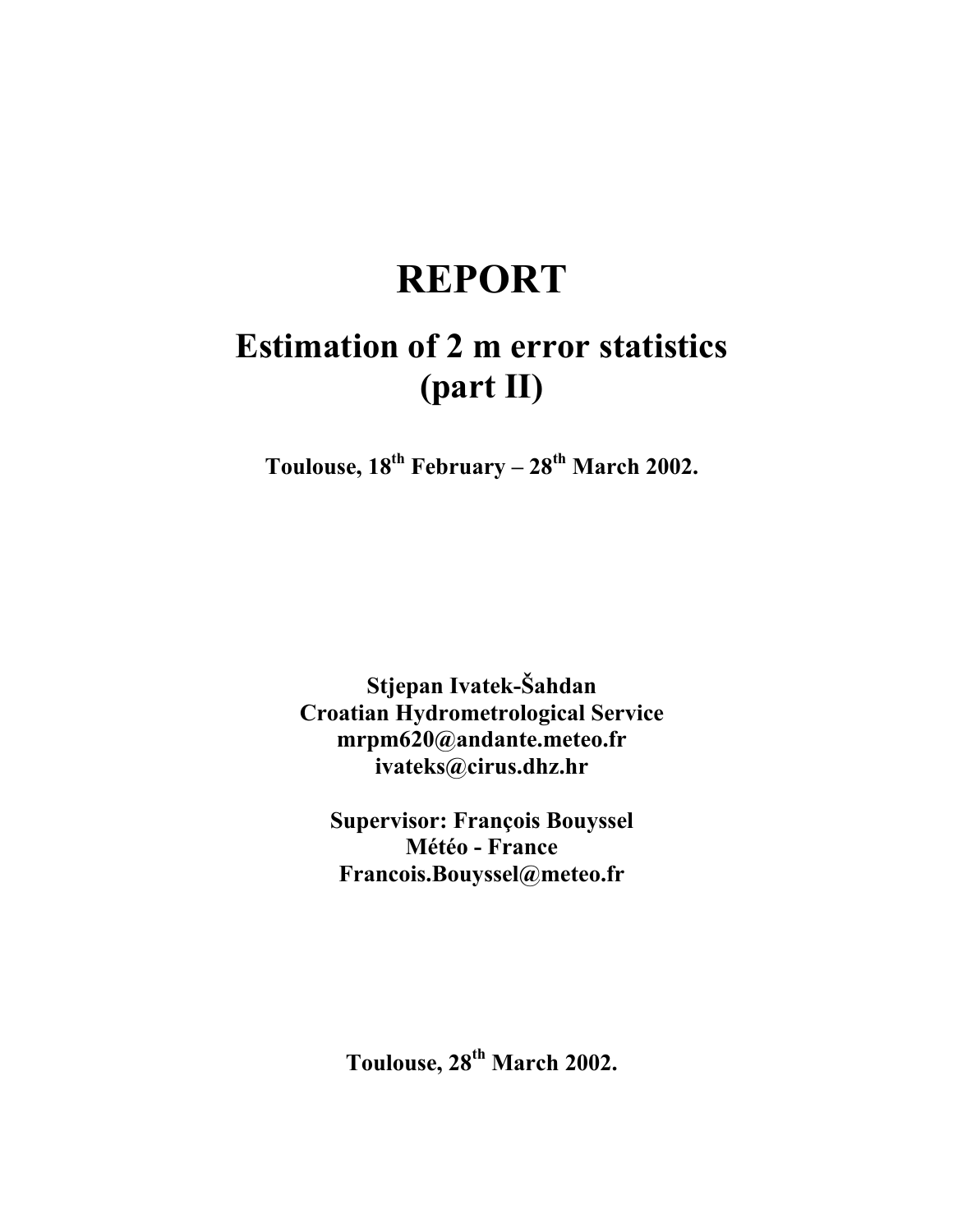#### **1. Introduction**

This stay is continuing the work done last time, end of last year. The estimation of background error statistics for 2 m Analyses for Canari in the global model ARPEGE was made last time with some assumptions which were not the best ones, for example the standard deviation of observation error was fixed to value which is used currently.

Another important thing was that same weight was given to each class of data, not to each data what is more correct.

#### **2. Statistical model**

Canari is OI analysis, and it changes the Guess value of the variable in model grid points. How much it will change depends on the standard deviation of the Observations and Guess errors and of course on background error correlations.

Operational values in ARPEGE namelist are:

$$
\sigma^{G}_{T2m} = 2.3 \text{ °C}
$$
\n $\sigma^{G}_{H2m} = 0.17 = 17 \text{ °C}$ \n $\sigma^{G} = \sigma^{G}_{\text{namelist}} \text{ * } \exp[-\alpha (m - \frac{1}{m})]^2$ \n  
\n $a_{T2m} = 350 \text{ km}$ \n $a_{H2m} = 300 \text{ km}$ \n $a^{G} = a_{\text{namelist}} \text{ * } \exp[-\alpha (m - \frac{1}{m})]$ 

 $\alpha$  = 0.02 is a coefficient that defines how much namelist values will be changed with the stretching factor m,  $1/3.5 \le m \le 3.5$ .

Extreme values of the standard deviation of the Guess and radius of the correlation function for the operational configuration are shown in Table 1. (dependency with the stretching factor m).

| uit optiaalongi run |                  |                        |  |
|---------------------|------------------|------------------------|--|
|                     | France $(m=3.5)$ | Antipode ( $m=1/3.5$ ) |  |
| T2m                 | 2.02 °C          | 2.61 °C                |  |
| H2m                 | 14 9 $\%$        | $193\%$                |  |
| $a_{T2m}$           | 328 km           | 376 km                 |  |
| $a_{H2m}$           | 281 km           | 320 km                 |  |

Table 1. Extreme values of the standard deviation of the Guess and radius of the correlation function for the operational run

Operational correlation function  $\rho_{12} = \exp(-\frac{1}{2} \frac{r^2}{a^2})$  $p_{12} = exp(-\frac{1}{2} \frac{r^2}{a^2})$ 

These values were similar to the values when CANARI was used operationally in Assimilation cycles for Upper-air and Surface Analyses. At that time it was a common statistical model and the background error correlation functions were very large. That is the reason why the new statistics are calculated.

#### **3. Calculation of correlation and stand. deviations of Obs and Guess errors**

Using a comparison between Obs and 6 hours forecast (Guess) it is possible to calculate coefficient of correlation and standard deviation of Obs and Guess.

Mean difference between Obs and Guess is defined with the following formula:

$$
\overline{(O-G)^2} = \overline{(O-T+T-G)^2} = \overline{(O-T)^2 + 2(O-T)(T-G)+(T-G)^2} = \sigma_0^2 + \sigma_G^2
$$

where O is value of Observation, G is value of the Guess and T is True value which is not known. It is supposed that correlation between error of Guess and error of Obs is  $= 0$ .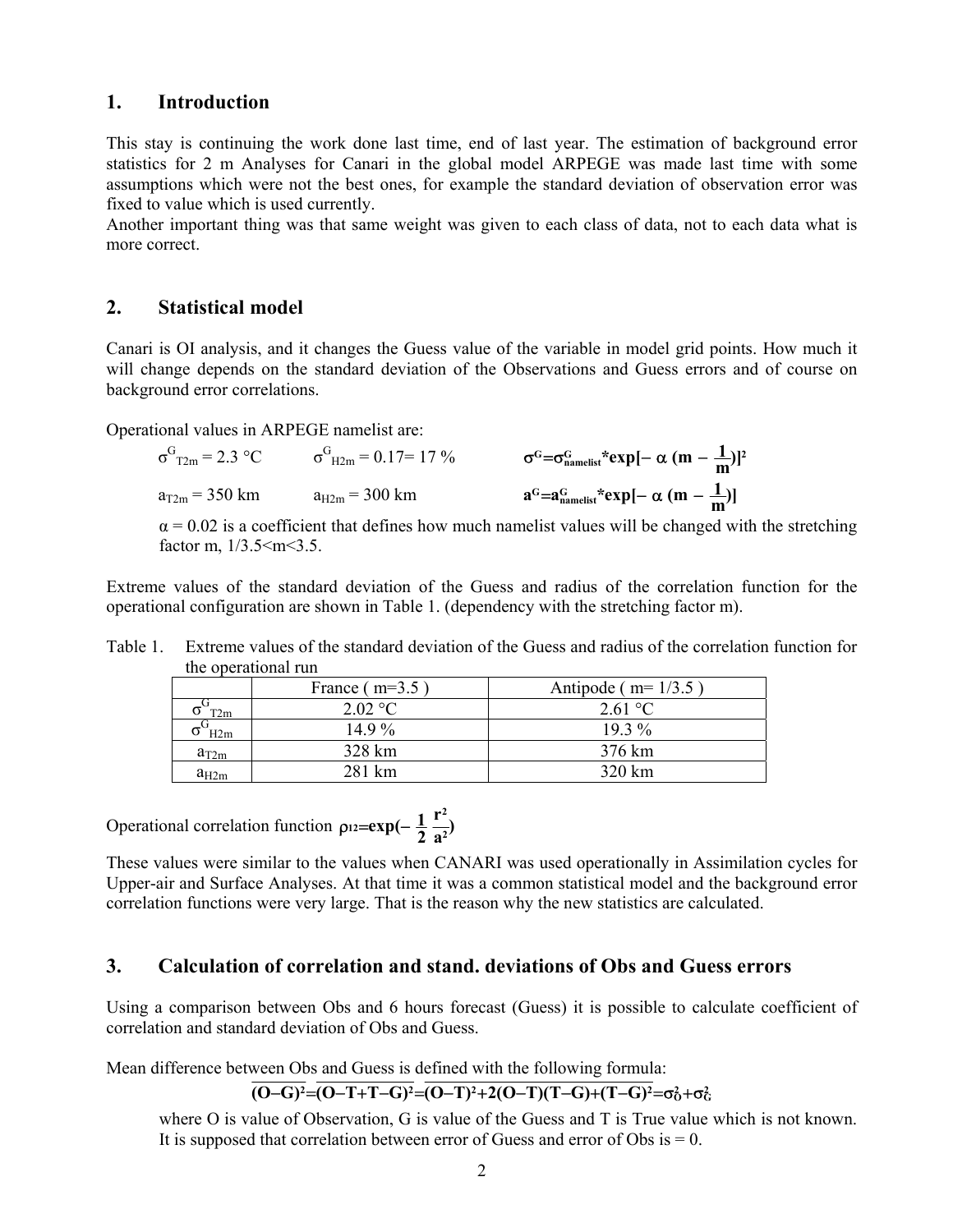Mean difference between Obs and Guess at two points is:

 $\overline{(O_1-G_1)(O_2-G_2)} = \overline{(O_1-T_1)+(T_1-G_1)}$ [ $(O_2-T_2)+(T_2-G_2)$ = | all Guess Obs correlation = 0 | =

 $\mathbf{C} = (O_1 - T_1)(O_2 - T_2) + (T_1 - G_1)(T_2 - G_2) = (T_1 - G_1)(T_2 - G_2) = \rho_{12}^G \sigma_{G1} \sigma_{G2} = \rho_{12}^G \sigma_G^2$ 

It is supposed that correlation between Observation errors in two points is  $= 0$ .

Because correlation coefficient is a function of the distance between two points, mean difference between Obs and Guess ( **(O1**−**G1)(O2**−**G2)** ) is divided in 28 classes till 600 km (wide from 4 to 40 km) in calculations.

This time, a predefined standard deviation of Observations errors is not used. Instead of that it is used more classes and more domains.

All data for one domain, 0 and 12 UTC run, are used to calculate parameters. Same weight are given to all data. Standard deviation of the Observations, standard deviation of the Guess and radius for correlation

function are calculated by minimizing the following cost function  $\sum_{n=1}^{N_{\text{class}}} N_i(F(d_i) - f(d_i))$  min  $\sum_{i=1}^{n} N_i (F(d_i) - f(d_i)) = \min$ ,

where:

**Ni** is number of data in class,

**F(di)**is experimental Coeff. of corr. multiplied with square of standard deviation of Guess,

**f(di)** is theoretical Coeff. of corr. multiplied with square of standard deviation of Guess.

With this formulation same weights are given to all data, what is maybe not the best solution but much better than to give the same weight to all classes.

### **4. Results of statistical calculations**

Correlation coefficient multiplied with square of standard deviation of Guess dependency to distance between points is calculated separately for different domains. Calculations are made for every  $3^{rd}$  day:  $1^{st}$ ,  $4<sup>th</sup>$ ,  $7<sup>th</sup>$ ,  $\ldots$ ,  $28<sup>th</sup>$  and  $30<sup>th</sup>$  (exception is February just till  $28<sup>th</sup>$ ) in month from September 2000 till August 2001 for 00 and 12 UTC run for 11 domains. Name of the domain, mean stretching coefficient, lower and higher value of stretching coefficient in domain and geographical borders are present in Table 3.

Table 3. Domains for computation of standard deviations of Observations and Guess, and radius for function which represent coefficient of correlation, with mean, lower and higher stretching coefficient

| domain     | m. str. coeff. | lo-hi str. coeff. | Lon West | Lon East | Lat South | Lat North |
|------------|----------------|-------------------|----------|----------|-----------|-----------|
| <b>AFR</b> | 2.2            | $0.5 - 2.7$       | $-20.0$  | 50.0     | $-35.0$   | 30.0      |
| <b>AFS</b> | 0.7            | $0.5 - 0.9$       | 10.0     | 40.0     | $-35.0$   | $-15.0$   |
| AMS        | 0.8            | $0.6 - 1.0$       | $-50.0$  | $-30.0$  | $-20.0$   | 0.0       |
| <b>AUS</b> | 0.4            | $0.3 - 0.45$      | 110.0    | 160.0    | $-40.0$   | $-10.0$   |
| <b>CHI</b> | 0.6            | $0.5 - 0.9$       | 110.0    | 150.0    | 25.0      | 55.0      |
| <b>EUE</b> | 2.7            | $2.1 - 3.1$       | 20.0     | 40.0     | 40.0      | 60.0      |
| <b>EUR</b> | 3.3            | $2.8 - 3.5$       | $-10.0$  | 20.0     | 35.0      | 60.0      |
| <b>RUS</b> | 1.5            | $1.2 - 1.7$       | 60.0     | 80.0     | 50.0      | 70.0      |
| <b>USA</b> | 0.9            | $0.6 - 1.3$       | $-120.0$ | $-75.0$  | 35.0      | 60.0      |
| <b>USE</b> | 1.2            | $0.9 - 1.5$       | $-80.0$  | $-60.0$  | 30.0      | 60.0      |
| <b>USW</b> | 0.9            | $0.7 - 1.1$       | $-130.0$ | $-90.0$  | 45.0      | 65.0      |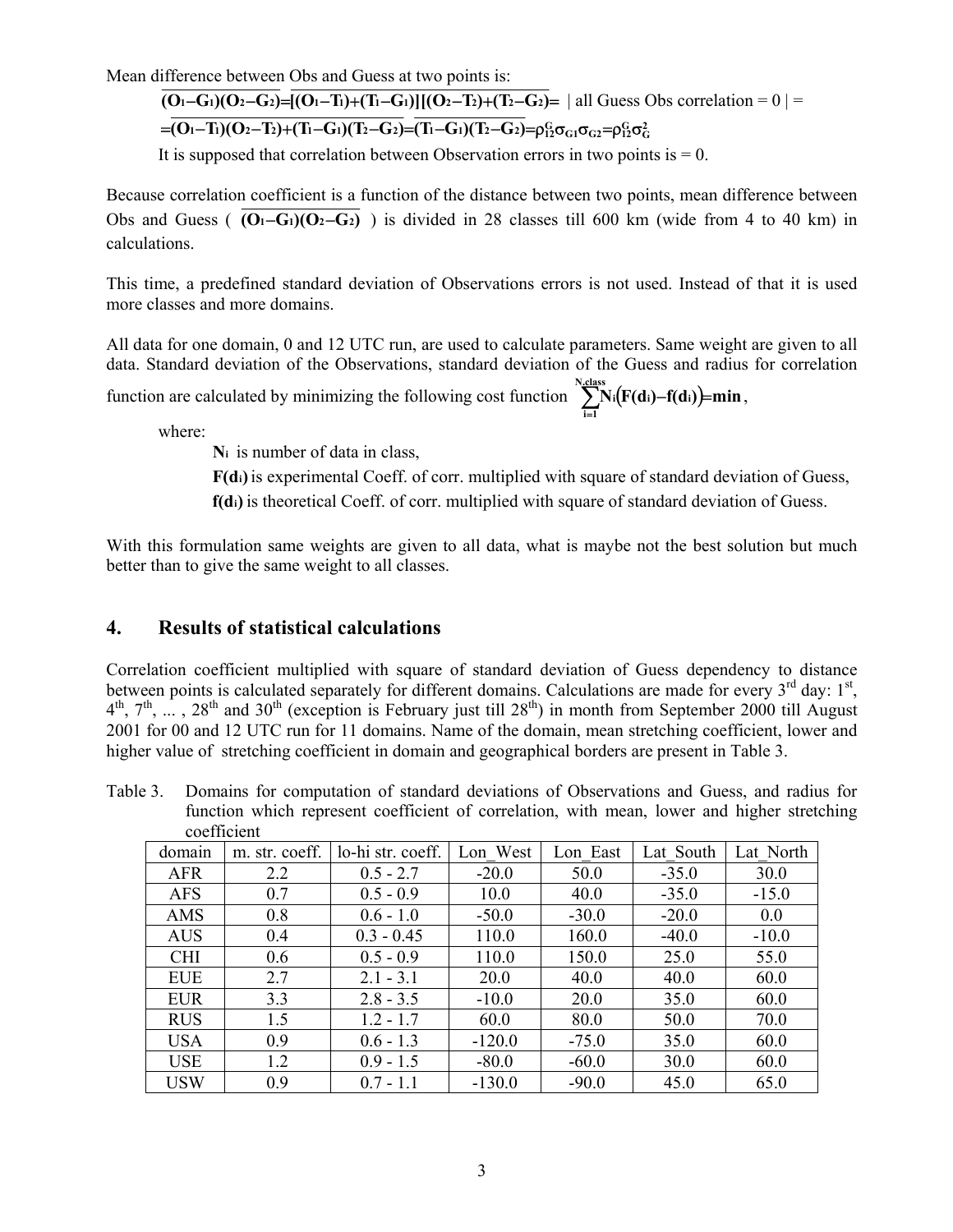On Figures 1. and 2. are shown a variability of computed statistical parameters if it is used just one run or the parameters are computed for sum of the both runs.





Difference for 0 and 12 UTC run are not big, for 2 m Temperature the highest differences are for AFS domain (South part of Africa). It is the same case for standard deviation of the Observations and for the standard deviation of the Guess.



Figure 2. Coefficient of correlation multiplied with square of standard deviation of Guess dependency to distance between the points for 2 m Temperature, for South part of Africa: a) for each 0 and 12 UTC run, b) sum of 0 and 12 UTC runs

Table 4. Standard deviation of Guess and Observation and radius for correlation function for 2 m Temperature computed like sum for 0 & 12 UTC runs

| Domain     | SD Guess $(^{\circ}C)$ | SD Obs (°C) | R. cor. f. (km) |
|------------|------------------------|-------------|-----------------|
| <b>AFR</b> | 1.92                   | 1.29        | 142             |
| <b>AFS</b> | 2.07                   | 1.25        | 81              |
| AMS        | 1.29                   | 0.95        | 86              |
| <b>AUS</b> | 1.08                   | 1.51        | 203             |
| <b>CHI</b> | 1.68                   | 1.51        | 133             |
| <b>EUE</b> | 1.51                   | 1.34        | 104             |
| <b>EUR</b> | 1.40                   | 1.13        | 62              |
| <b>RUS</b> | 1.97                   | 0.95        | 78              |
| <b>USA</b> | 1.79                   | 1.47        | 113             |
| <b>USE</b> | 1.58                   | 1.38        | 77              |
| <b>USW</b> | 1.85                   | 1.58        | 95              |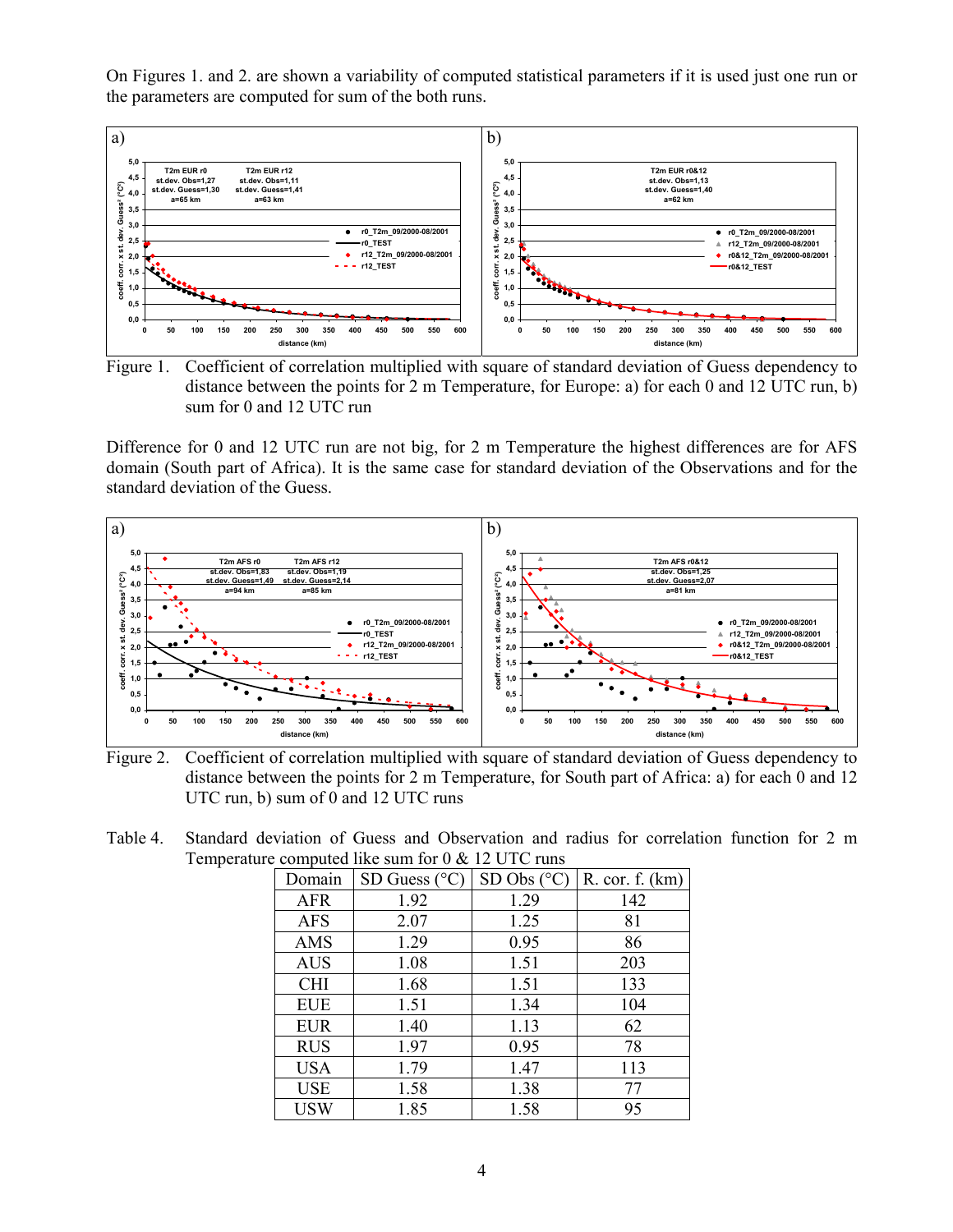Results of calculations parameters for 2 m Temperature for different domains like sum of 0 and 12 UTC run are shown in Table 4.

On Figures 3. and 4. and Table 5. are shown calculations for 2 m Relative Humidity. Figure 3. is for Europe, Figure 4. present variability of calculations by choosing of the domain with same mean stretching coefficient. On Figure 4. USA and USW domains are chosen, USA have more than 1/3 of the domain same like USW, and USW have more than 1/2 of the domain same like USA.



Figure 3. Coefficient of correlation multiplied with square of standard deviation of Guess dependency to distance between the points for 2 m Relative Humidity, for Europe: a) for each 0 and 12 UTC run, b) sum for 0 and 12 UTC run



Figure 4. Coefficient of correlation multiplied with square of standard deviation of Guess dependency to distance between the points for 2 m Temperature, together for 0 and 12 UTC run for two domains with similar mean stretching coefficient on North America

Table 5. Standard deviation of Guess and Observation and Radius for Correlation function for 2 m Relative Humidity

| Domain     | SD Guess $(\% )$ | SD Obs (%) | R. cor. f. (km) |
|------------|------------------|------------|-----------------|
| <b>AFR</b> | 12.9             | 7.0        | 137             |
| <b>AFS</b> | 12.6             | 9.4        | 97              |
| AMS        | 11.6             | 6.0        | 106             |
| <b>AUS</b> | 9.9              | 9.5        | 131             |
| <b>CHI</b> | 13.0             | 7.7        | 121             |
| <b>EUE</b> | 10.2             | 5.5        | 85              |
| <b>EUR</b> | 9.7              | 7.3        | 58              |
| <b>RUS</b> | 11.1             | X.X        | 67              |
| <b>USA</b> | 11.5             | 9.0        | 116             |
| <b>USE</b> | 9.6              | 9.4        | 79              |
| USW        | 12.8             | 8.7        | 100             |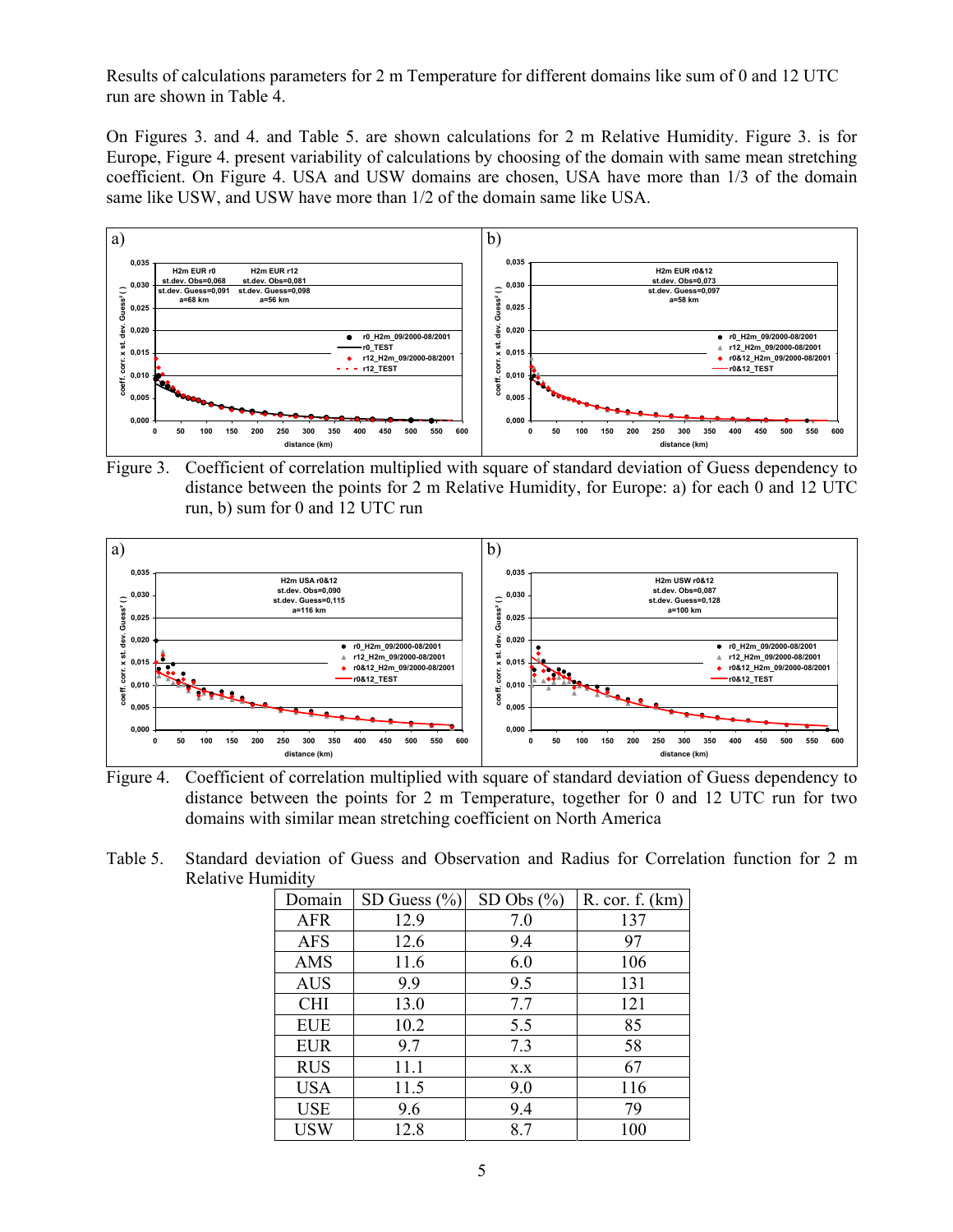Because the correlation function  $\rho_{12} = \exp(-\frac{1}{2} \frac{r^2}{a^2})$  $p_{12} = exp(-\frac{1}{2} \frac{r^2}{a^2})$  does not fit the empirical correlation coefficient, like it was concluded in last stay, the new function  $\rho_1 = \exp(-\frac{1}{2}\frac{r}{a})$ **r**  $p_{12} = exp(-\frac{1}{2}\frac{r}{a})$  was tested, same like last time, but with new namelist values.

Namelist values for tested function are:

 $\sigma$ <sup>G</sup><sub>T2m</sub> = 1.6 °C σ  $G_{\text{H2m}} = 0.18 = 18\%$  $a_{T2m} = 80 \text{ km}$   $a_{H2m} = 85 \text{ km}$  $\alpha$  = 0.05.

Table 6. Extreme values of the standard deviation of the Guess and radius of the correlation function for the test run.

|                 | France $(m=3.5)$ | Antipode ( $m=1/3.5$ ) |
|-----------------|------------------|------------------------|
| T <sub>2m</sub> | 1.16 °C          | $2.21 \text{ °C}$      |
| H2m             | $13.1\%$         | 24 8 %                 |
| $a_{T2m}$       | 68 km            | 94 km                  |
| $a_{H2m}$       | 72 km            | 100km                  |

Namelist values are calculated in that way that ratio of standard deviation of the Guess and standard deviation of the Observations are conserved for theoretical calculations and parameters which are used in test run. Changing of Analyzed field is depended on that ratio.

It is possible to compare Extreme values in bought cases, operational and test, because in IO Canari standard error of the Observations are defined.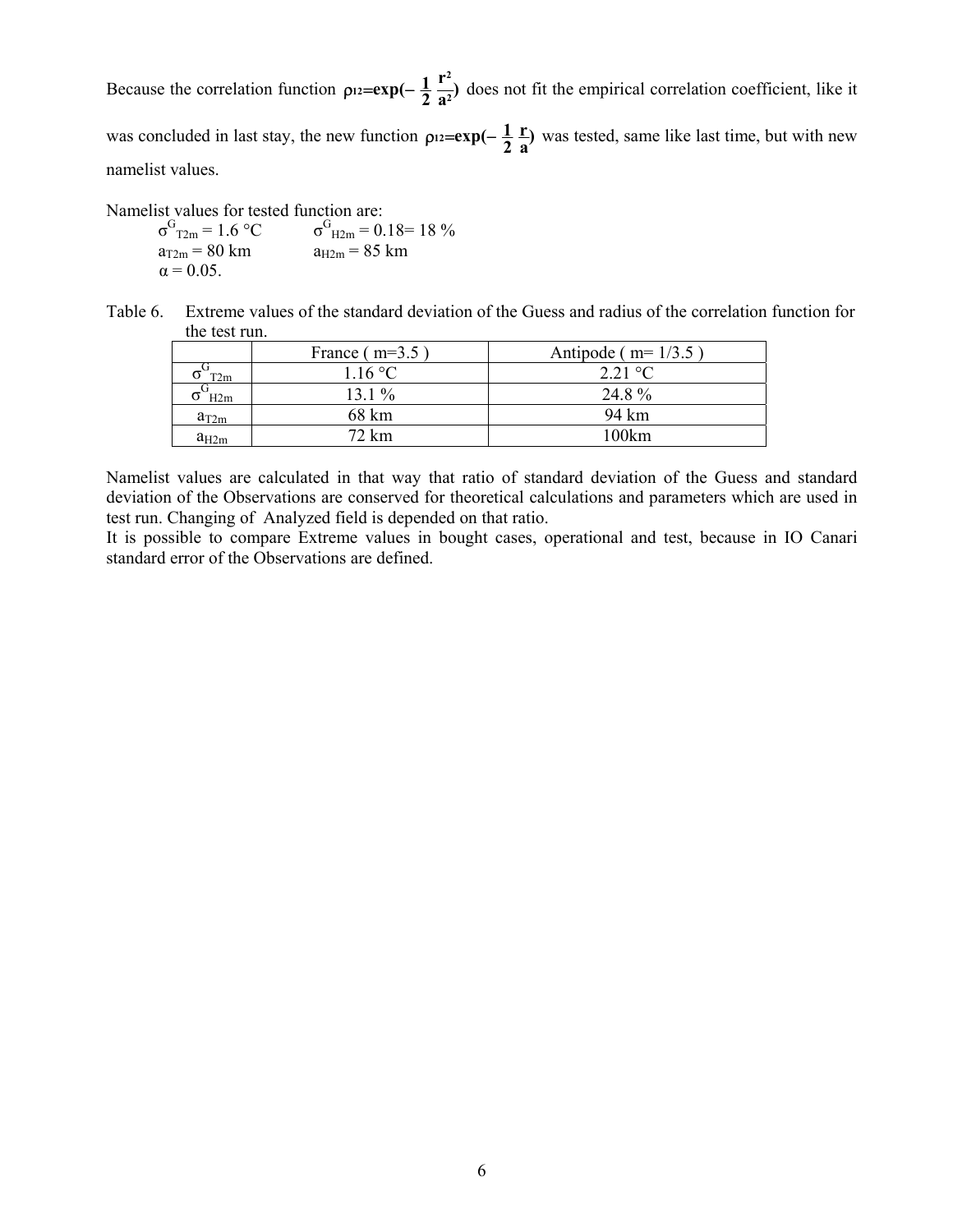### **5. Difference between Operational and Test experiment**

Analysis in Observation points is calculated as mean value of Analysis values in 4 nearest model points. That mean values were compared with Observation values.

## **2 m Temperature**

Experiment was performed for 2 dates,  $15^{th}$  January 2001. 0 UTC run and  $15^{th}$  August 2001. 12 UTC run.



Figure 5. Difference between Analysis and Guess with operational (OPER) and test (TEST) function and namelist for 2 m Temperature for  $15<sup>th</sup>$  January 2001. 0 UTC run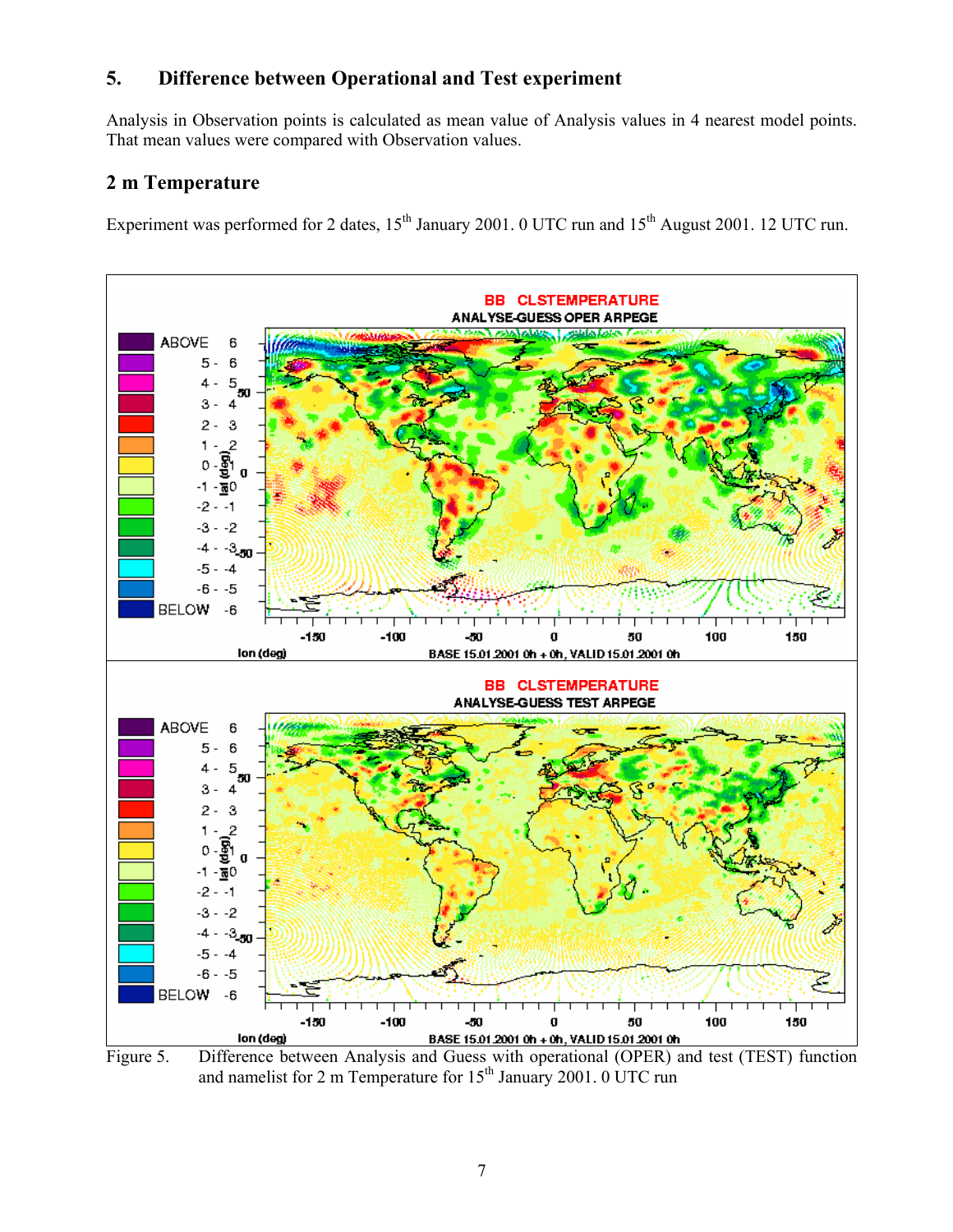

Figure 6. Difference between Analysis and Guess with operational (OPER) and test (TEST) function and namelist for 2 m Temperature for  $15<sup>th</sup>$  August 2001. 12 UTC run

Amplitude and radius of changes are smaller with the new function and new values in namelist. It was expected because ratio between standard deviation of the Guess and standard deviation of the Observation are lower for tested values in the namelist and value of the correlation function for same distance are lower for tested correlation function.

On European domain the highest difference is over the Iberian Peninsula (Spain) where there is not to much Observations like in other parts of the Europe, it is possible to see on Figure 9. for  $15<sup>th</sup>$  January 2001. 0 UTC run. In other parts difference between Analysis and Guess are just little bit intensive and radius of the impact of the one Observations are lower.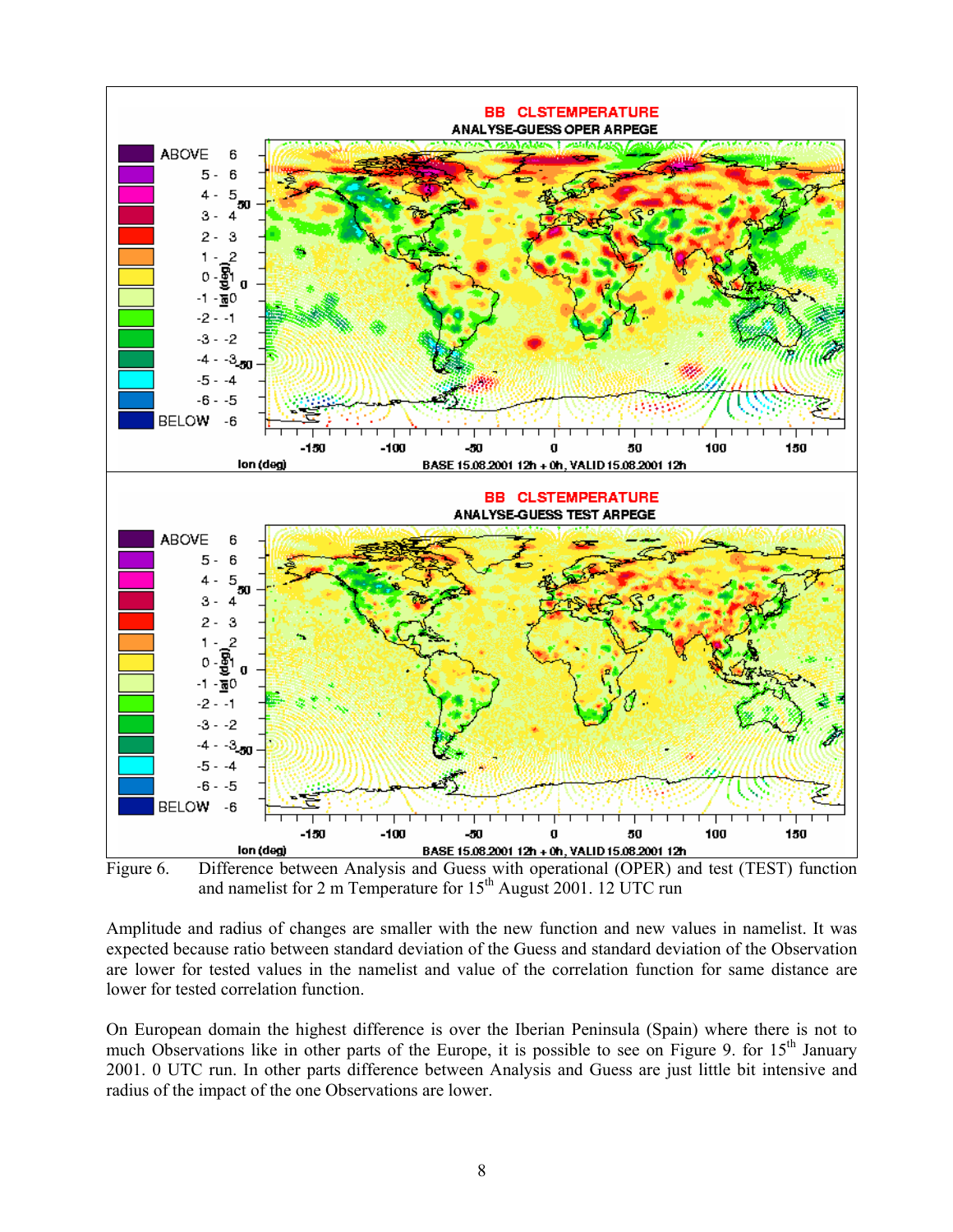

and namelist for 2 m Temperature over Europe: a)-b) for  $15<sup>th</sup>$  January 2001. 0 UTC run and c)-d) for  $15<sup>th</sup>$  August 2001. 12 UTC run



Figure 8. Absolute value of Observation and Analysis differences of 2 m Temperature difference between new (TEST) and operational (OPER) analysis for  $15<sup>th</sup>$  January 2001. 0 UTC run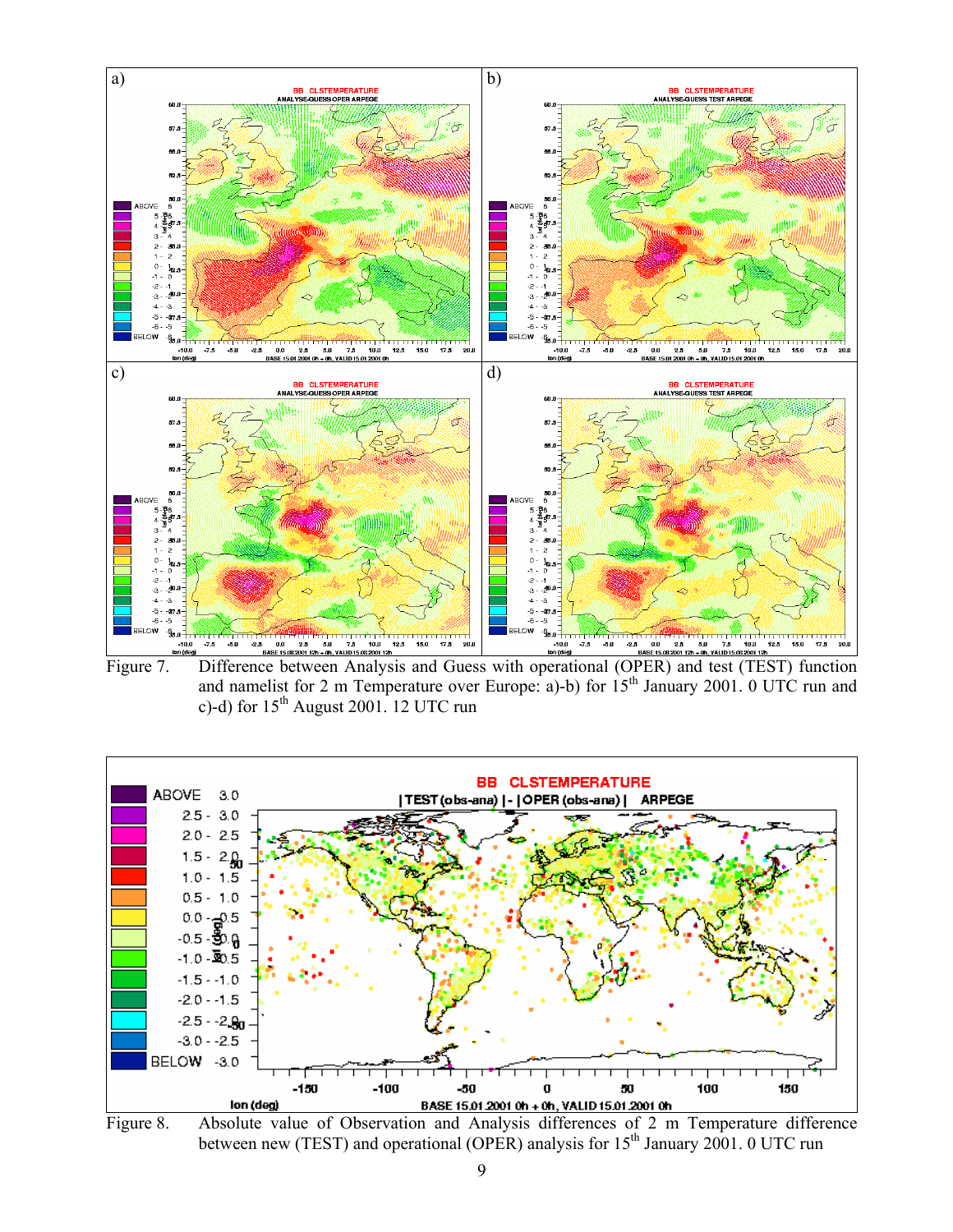

Figure 9. Absolute value of Observation and Analysis differences of 2 m Temperature difference between new (TEST) and operational (OPER) analysis for  $15<sup>th</sup>$  August 2001. 12 UTC run

It looks like that better scores are over land for Test analysis and over sea, especially Pacific Ocean.



Figure 10. Absolute value of Observation and Analysis differences of 2 m Temperature difference between new (TEST) and operational (OPER) analysis over Europe: a) for  $15^{th}$  January 2001. 0 UTC run and b) for  $15<sup>th</sup>$  August 2001. 12 UTC run

Over the Europe for 15<sup>th</sup> January 2001. 0 UTC run tested parameters give worst Analysis over the Spain because there were not available a lot of data like it was a case over the other part of the Europe. For 15<sup>th</sup> August 2001. 12 UTC run it look like that better results are for tested Analysis even over the Spain but to be sure if the tested Analysis is better test with the Assimilation cycle is needed.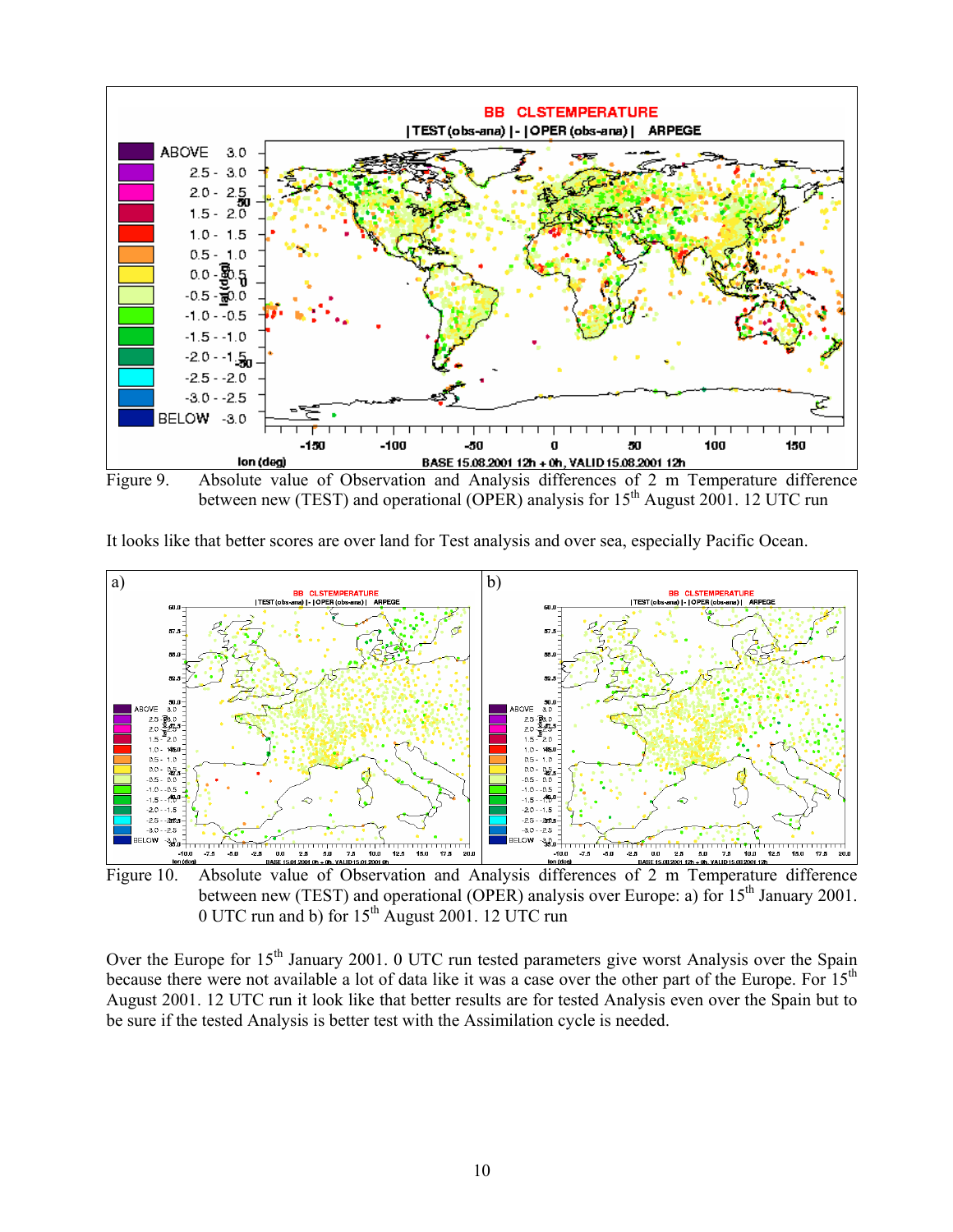#### **2 m Relative Humidity**

Experiment was performed for 2 dates, 15<sup>th</sup> January 2001. 0 UTC run and 15<sup>th</sup> August 2001. 12 UTC run.



Figure 11. Difference between Analysis and Guess with operational (OPER) and test (TEST) function and namelist for 2 m Relative Humidity for  $15^{th}$  January 2001. 0 UTC run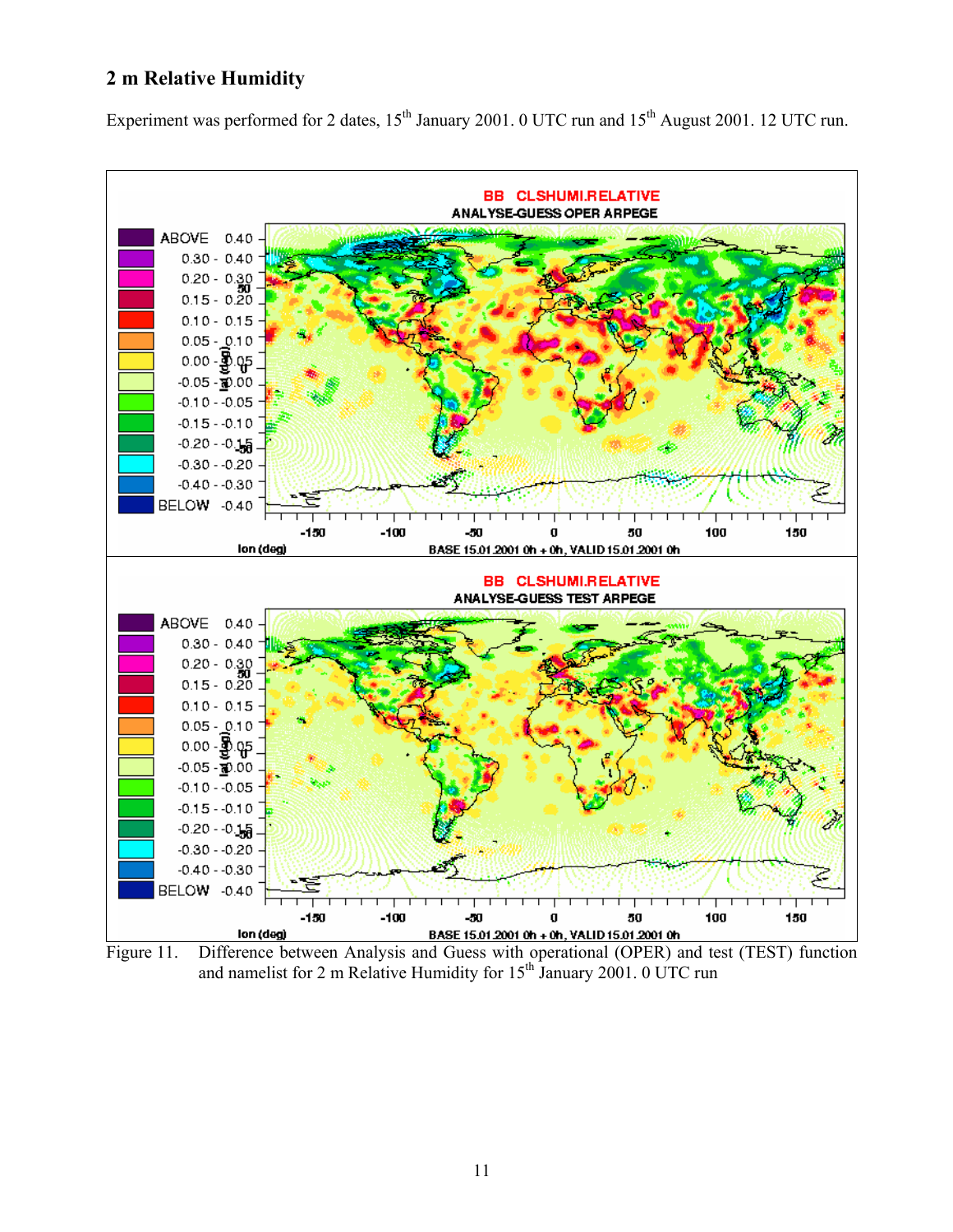

Figure 12. Difference between Analysis and Guess with operational (OPER) and test (TEST) function and namelist for 2 m Relative Humidity for  $15<sup>th</sup>$  August 2001. 12 UTC run

Amplitude of changes are smaller or similar for Areas which are not in Europe with the new function and new values in namelist. Radius of changes are similar for Europe and smaller for the new function and new values in namelist. Over the Europe amplitude of changes are higher for the new function and new values in namelist for Relative Humidity field. The reason why it is like that is increasing of the standard deviation of the Guess.

On next page zoom area over Europe is shown.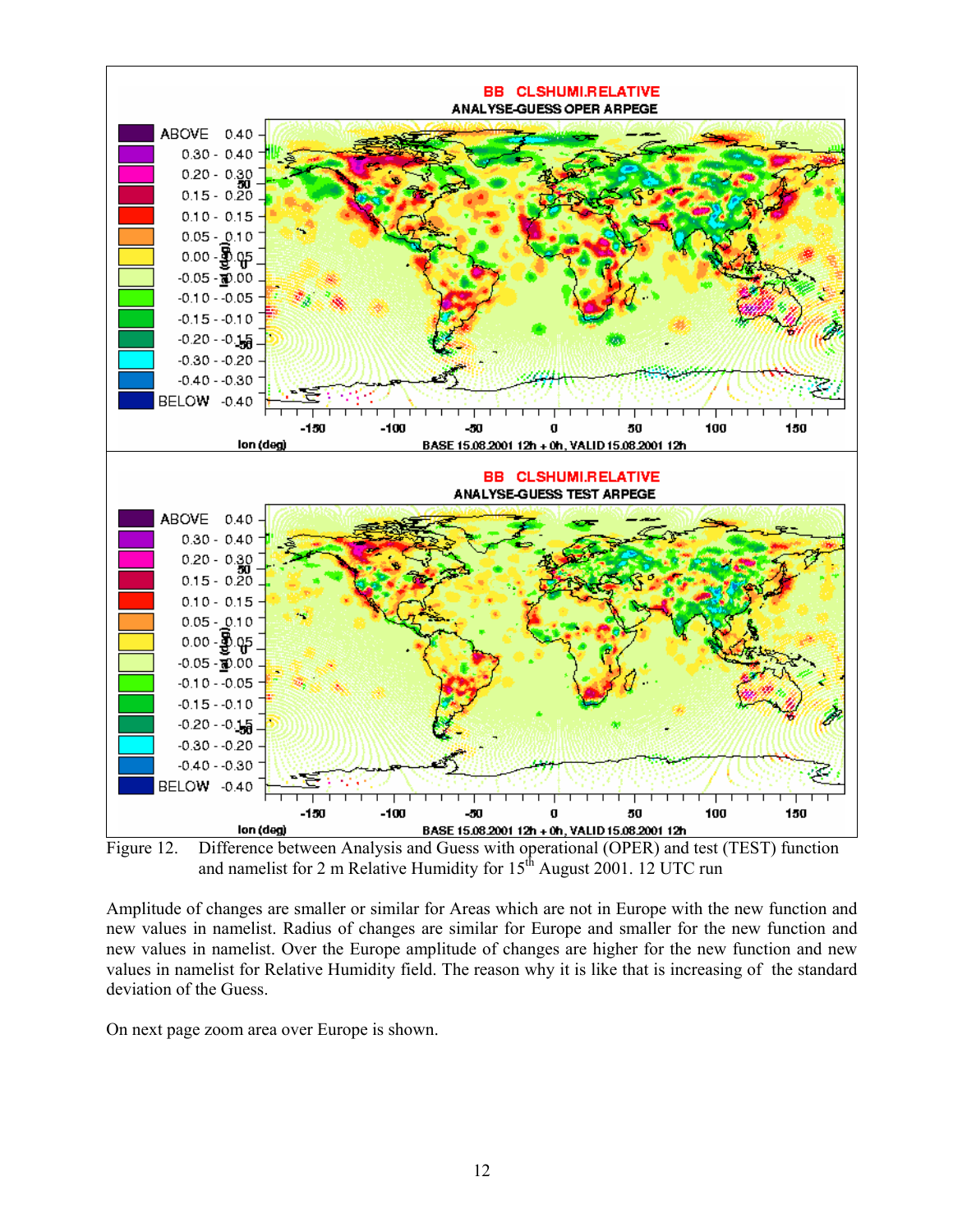

and namelist for 2 m Relative Humidity over Europe: a)-b) for  $15^{th}$  January 2001. 0 UTC run and c)-d) for  $15<sup>th</sup>$  August 2001. 12 UTC run



Figure 14. Absolute value of Observation and Analysis differences of 2 m Relative Humidity difference between new (TEST) and operational (OPER) analysis for  $15<sup>th</sup>$  January 2001. 0 UTC run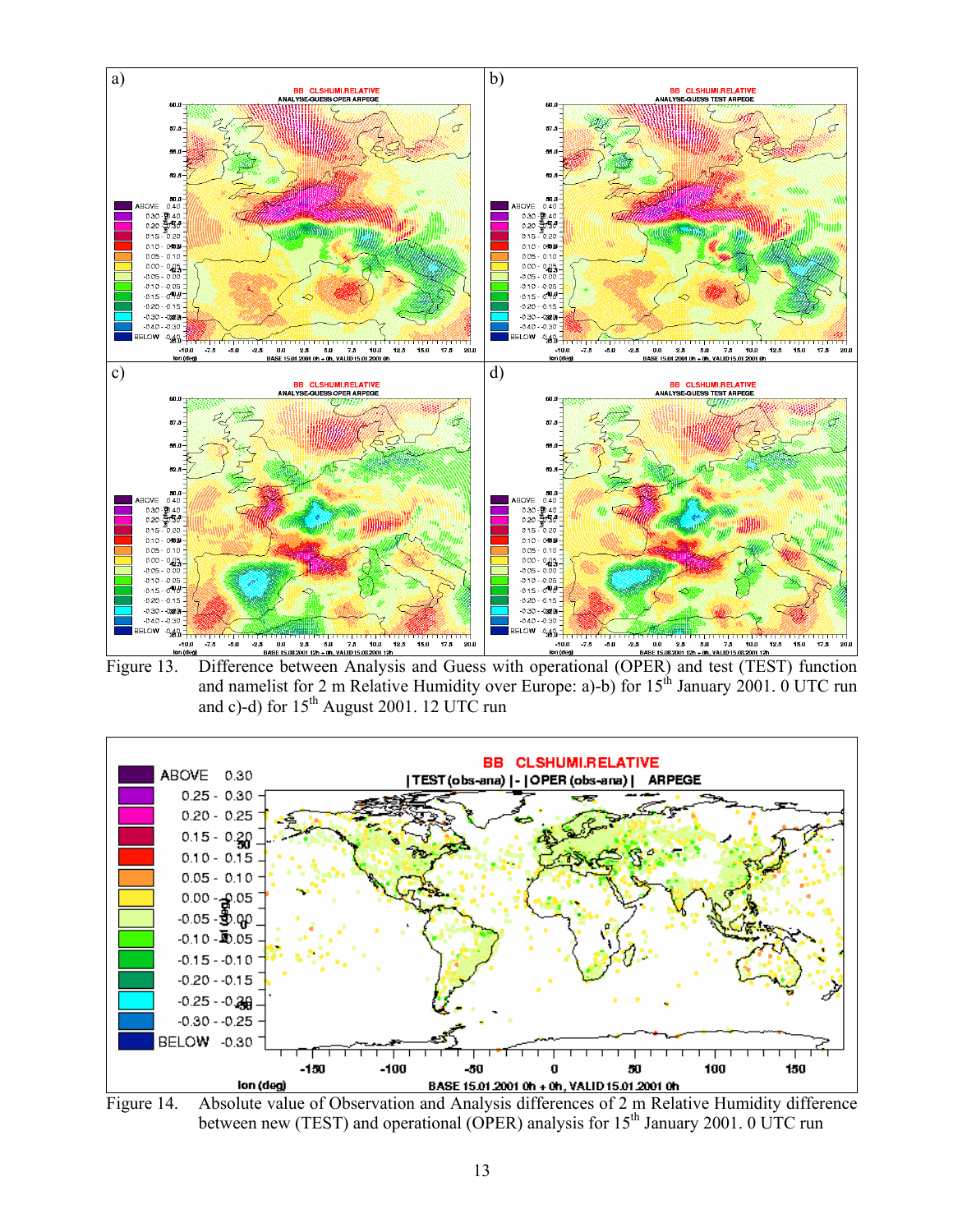

Figure 15. Absolute value of Observation and Analysis differences of 2 m Relative Humidity difference between new (TEST) and operational (OPER) analysis for  $15<sup>th</sup>$  August 2001. 12 UTC run

From the Figures it looks like that the scores are better or equal over sea for Operational, and over land for Test analysis. Over the Europe it looks like that the tested analysis is better, especially for  $15<sup>th</sup>$  August 2001. 12 UTC run.



Figure 16. Absolute value of Observation and Analysis differences of 2 m Relative Humidity difference between new (TEST) and operational (OPER) analysis over Europe: a) for  $15<sup>th</sup>$  January 2001. 0 UTC run and b) for  $15<sup>th</sup>$  August 2001. 12 UTC run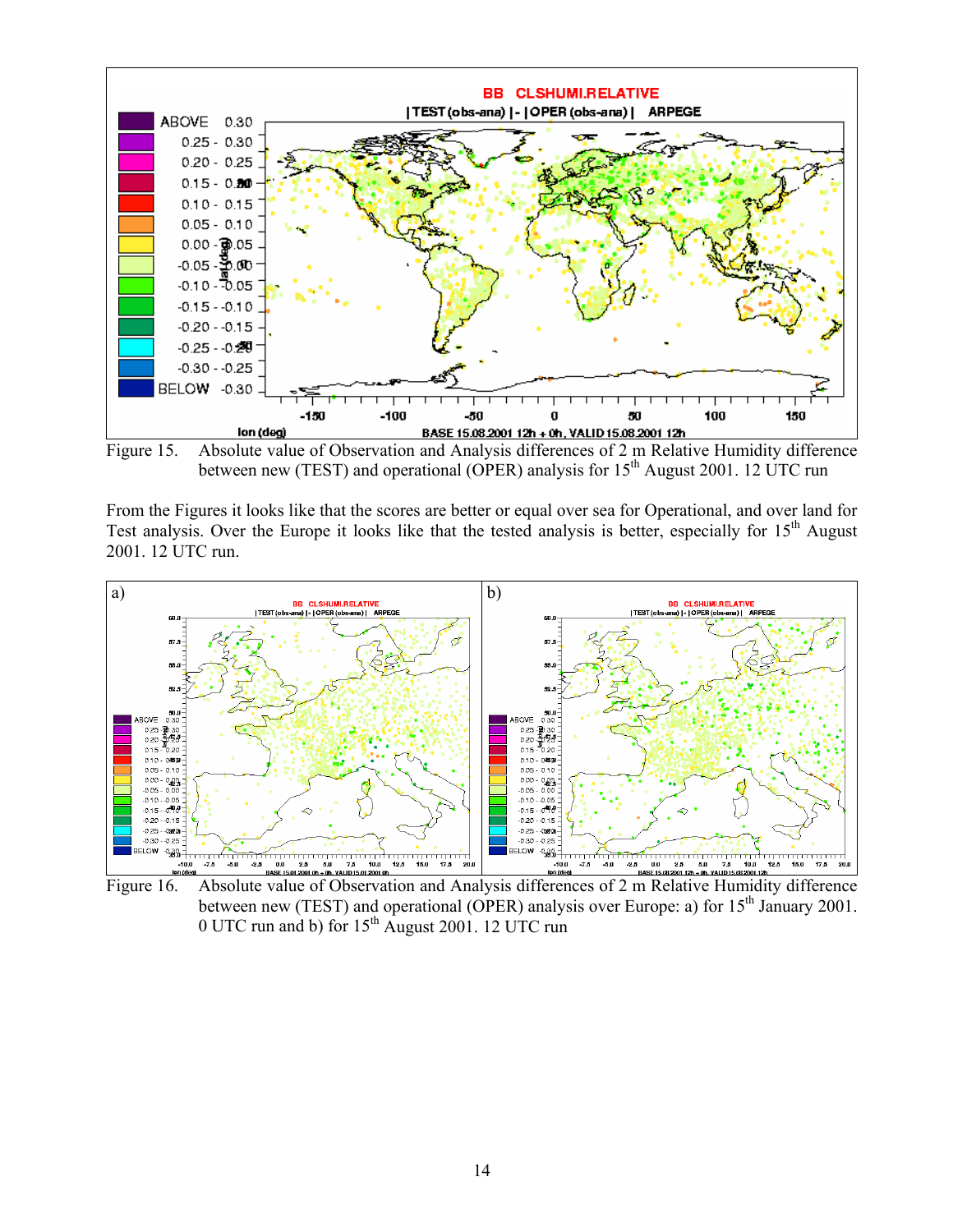# **6. Bias and RMS statistics for different domains**

In next tables, results of statistics for different domains for 2 runs for  $15<sup>th</sup>$  January 2001. 0 UTC run and for 15<sup>th</sup> August 2001. 12 UTC run and for 2m Temperature and 2m Relative Humidity are shown. Operational is with **O** and the new with **T**.

| <b>DOMAIN</b> | <b>LAT NORTH</b> | <b>LAT SOUTH</b> | LON EAST  | LON WEST  |
|---------------|------------------|------------------|-----------|-----------|
| <b>FRANCE</b> | 51.00            | 43.00            | 8.00      | $-5.00$   |
| <b>EUROPE</b> | 60.00            | 35.00            | 20.00     | $-10.00$  |
| ALA FR        | 57.00            | 33.00            | 25.00     | $-12.00$  |
| N AM N        | 70.00            | 40.00            | $-60.00$  | $-130.00$ |
| N AM S        | 40.00            | 10.00            | $-70.00$  | $-120.00$ |
| S AM N        | 10.00            | $-20.00$         | $-30.00$  | $-80.00$  |
| S AM S        | $-20.00$         | $-50.00$         | $-40.00$  | $-80.00$  |
| N ATLA        | 70.00            | 10.00            | $-20.00$  | $-60.00$  |
| <b>AUSTRA</b> | $-10.00$         | $-40.00$         | 160.00    | 110.00    |
| <b>AFRI N</b> | 35.00            | 0.00             | 50.00     | $-20.00$  |
| AFRI S        | 0.00             | $-35.00$         | 50.00     | 10.00     |
| <b>EUAS E</b> | 70.00            | 40.00            | 80.00     | 25.00     |
| EUAS W        | 70.00            | 20.00            | 150.00    | 80.00     |
| PACI N        | 50.00            | 10.00            | $-120.00$ | $-180.00$ |
| PACI S        | 10.00            | $-60.00$         | $-85.00$  | $-180.00$ |
| NOR PO        | 90.00            | 70.00            | 180.00    | $-180.00$ |
| <b>SOU PO</b> | $-60.00$         | $-90.00$         | 180.00    | $-180.00$ |
| S ATLA        | 0.00             | $-60.00$         | 10.00     | $-40.00$  |
| PACI W        | 50.00            | 0.00             | 180.00    | 140.00    |
| IND OC        | 10.00            | $-60.00$         | 100.00    | 50.00     |

Table 7. Domains for statistics computation

Table 8. Bias and RMS for 2 m Temperature on different domains for  $15<sup>th</sup>$  January 2001. 0 UTC run and for  $15^{th}$  August 2001. 12 UTC run

| 20010115r0                                         | 20010815r12                                        |
|----------------------------------------------------|----------------------------------------------------|
| obs ana T2M T.dta obs ana T2M O.dta                | obs ana T2M T.dta obs ana T2M O.dta                |
| WORLD Nb. Points = $5185$ 5185                     | WORLD Nb. Points = $6000$ $6000$                   |
| $0.776991 \leq bias = 0.869776$<br>$bias=$         | $0.899842 < bias = 0.939622$<br>$bias=$            |
| $2.294299$ < rms = 2.389614<br>$rms=$              | $2.409683$ < rms = 2.499657<br>$rms=$              |
| FRANCE Nb. Points = 515 520                        | FRANCE Nb. Points= 691 697                         |
| $0.762932$ bias=<br>0.715154<br>$bias =$           | $0.840955$ bias=<br>$bias =$<br>0.803027           |
| $2.120636$ < rms=<br>2.189150<br>$rms=$            | $2.482997 < \text{rms} =$<br>2.558691<br>$rms=$    |
| EUROPE Nb. Points= 1427 1429                       | EUROPE Nb. Points= 1691 1694                       |
| $0.623371$ bias $0.602841$<br>$bias =$             | $0.758232$ bias=<br>$bias =$<br>0.744191           |
| $2.105031 \leq \text{rms} =$<br>2.224526<br>$rms=$ | $2.383170 \leq \text{rms} =$<br>2.520186<br>$rms=$ |
| ALA FR Nb. Points= 1462 1466                       | FR Nb. Points = 1685 1690<br>ALA                   |
| $0.674740$ bias $0.644625$<br>$bias =$             | $0.814546$ bias=<br>$bias =$<br>0.787077           |
| 2.210430<br>$2.105944 \leq \text{rms} =$<br>$rms=$ | $2.422156$ < rms=<br>2.553799<br>$rms=$            |
| N AM N Nb. Points = 496 498                        | 562 565<br>$N$ AM $N$ Nb. Points=                  |
| $1.243750 < bias = 1.400482$<br>$bias=$            | $0.971548 < bias = 1.088708$<br>$bias =$           |
| 2.866304<br>$2.764169$ < rms=<br>$rms=$            | $2.557366$ < rms = 2.756255<br>$rms=$              |
| N AM S Nb. Points = 198 202                        | N AM S Nb. Points = 210 211                        |
| $0.522677 <$ bias=<br>0.619059<br>$bias=$          | $0.615429$ < bias = $0.831185$<br>$bias=$          |
| $2.186461 \le \text{rms} =$<br>2.303413<br>$rms=$  | $2.129092$ < rms = $2.217592$<br>$rms=$            |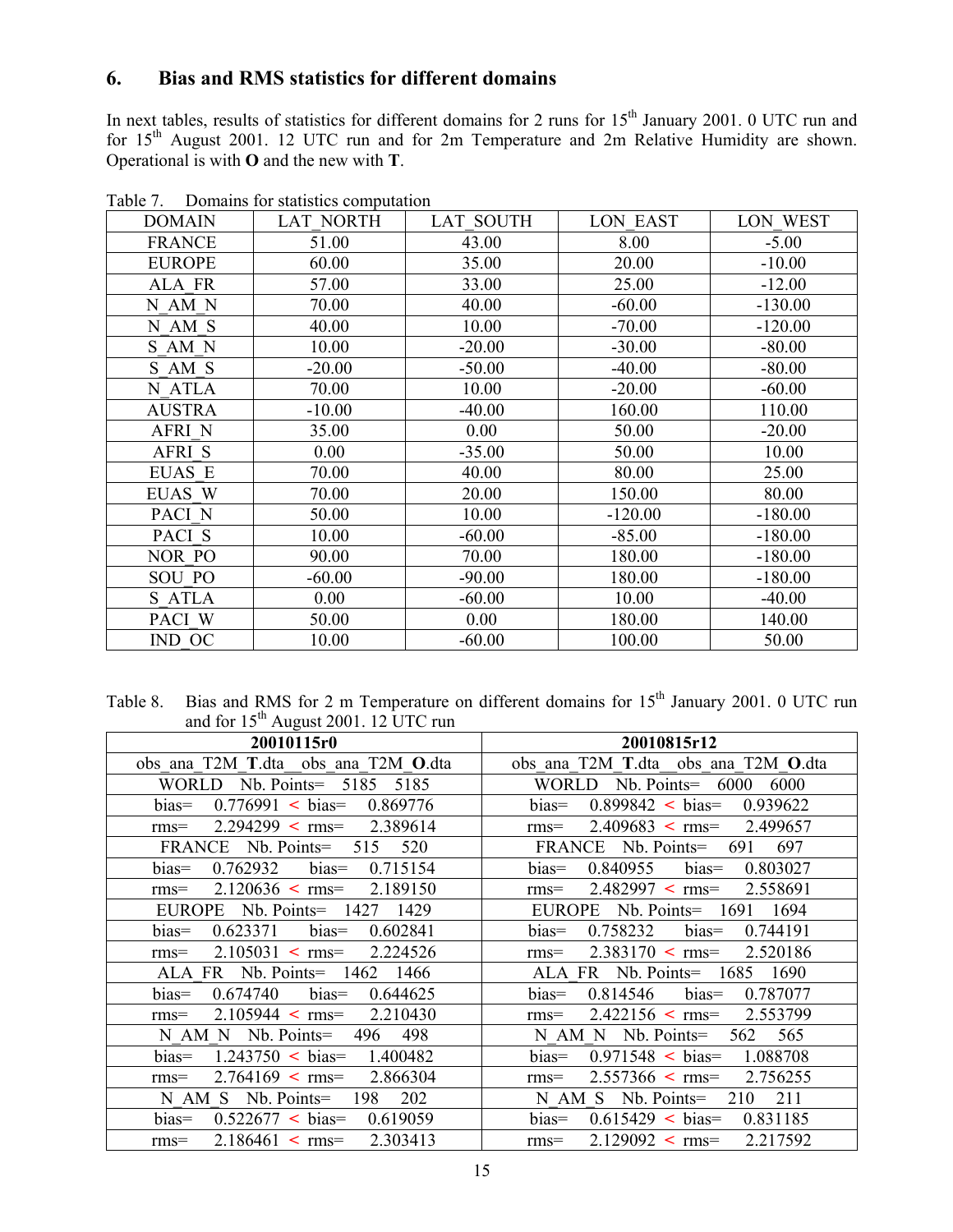| and for $15^{\circ}$ August 2001. 12 UTC run                   |                                                 |
|----------------------------------------------------------------|-------------------------------------------------|
| 20010115r0                                                     | 20010815r12                                     |
| obs ana T2M T.dta obs ana T2M O.dta                            | obs ana T2M T.dta obs ana T2M O.dta             |
| S AM N Nb. Points = 192 192                                    | $S$ AM N Nb. Points = 207<br>207                |
| 1.240938 bias= 1.120781<br>$bias =$                            | bias= $1.286860 < bias= 1.384734$               |
| 2.679227 rms= 2.674623<br>$rms=$                               | $2.763705$ < rms=<br>2.871212<br>$rms=$         |
| S AM S Nb. Points = 139 139                                    | S AM S Nb. Points = 155 155                     |
| bias= $1.372950 \leq \text{bias} = 1.380719$                   | bias= $1.031871$ < bias= $1.330000$             |
| 3.312744 rms= 3.202974<br>$rms=$                               | $2.801358$ < rms = 2.951599<br>$rms=$           |
| N ATLA Nb. Points = 125 126                                    | N ATLA Nb. Points = 122 123                     |
| $-0.345600$ bias $0.149921$<br>$bias=$                         | $0.375820$ bias=<br>0.252764<br>$bias=$         |
| $1.258543$ < rms = 1.294517<br>$rms=$                          | rms= $1.419807$ < rms= $1.554745$               |
| AUSTRA Nb. Points= 108 108                                     | AUSTRA Nb. Points= 116 116                      |
|                                                                | bias= $-0.200690 < bias= 0.415690$              |
| $0.233611 < bias = 0.301389$<br>$bias=$                        |                                                 |
| 1.736672 rms= 1.681337<br>$rms=$<br>AFRI N Nb. Points= 199 199 | 1.695935 rms= 1.608896<br>$rms=$                |
|                                                                | AFRI N Nb. Points = 271<br>272                  |
| 0.623417 bias= 0.551809<br>$bias =$                            | $bias=$<br>$0.786310$ bias=<br>0.691765         |
| $1.806477$ < rms = 1.838879<br>$rms=$                          | $1.979215$ < rms=<br>2.002089<br>$rms=$         |
| AFRI S Nb. Points = 115 115                                    | AFRI S Nb. Points = 218 219                     |
| $0.795478 < bias = 1.066609$<br>$bias =$                       | bias= $0.842844 \leq$ bias= $0.979726$          |
| $1.911725$ < rms = 2.029568<br>$rms=$                          | $1.813689$ < rms = 1.954475<br>$rms=$           |
| EUAS E Nb. Points = $399$<br>400                               | EUAS E Nb. Points = $401$<br>402                |
| $0.534261$ < bias = $0.593550$<br>$bias =$                     | $bias =$<br>$0.750873$ bias=<br>0.568756        |
| $1.786607$ < rms = 1.959104<br>$rms=$                          | $2.002229$ < rms=<br>2.165387<br>$rms=$         |
| EUAS W Nb. Points = $554$ 554                                  | EUAS W Nb. Points = 721<br>721                  |
| $1.319188$ < bias = 1.712040<br>$bias=$                        | 1.695631 bias= 1.672829<br>bias=                |
| $2.958471$ < rms = 3.176157<br>$rms=$                          | $2.953906$ rms=<br>2.951567<br>$rms=$           |
| PACI N Nb. Points= 118 119                                     | PACI N Nb. Points= 102 103                      |
| 1.692034 bias= 1.631008<br>bias=                               | bias= $0.763824 < bias= 1.064466$               |
| 3.198435 rms= 3.132328<br>$rms=$                               | $2.870087$ rms=<br>2.850308<br>$rms=$           |
| PACI S Nb. Points=<br>48<br>49                                 | PACI S Nb. Points=<br>34 34                     |
| 0.511458 bias= 0.064082<br>$bias =$                            | bias= $-1.457647$ bias= $-0.492059$             |
| 1.296351 rms= 0.898577<br>$rms=$                               | rms= $1.766823$ rms= $0.924521$                 |
| NOR PO Nb. Points= 39 39                                       | NOR PO Nb. Points=<br>64<br>64                  |
| 0.338974<br>$-0.140256$ < bias=<br>$bias=$                     | 1.131250<br>0.681875<br>$bias=$<br>$bias=$      |
| 2.169233<br>2.045396<br>$rms=$<br>$rms=$                       | 1.883987<br>1.541312<br>$rms=$<br>$rms=$        |
| SOU PO Nb. Points=<br>33<br>33                                 | SOU PO Nb. Points=<br>39<br>39                  |
| bias=<br>1.767273<br>bias=<br>1.651515                         | $1.787436$ < bias=<br>2.083846<br>$bias =$      |
| 3.275537<br>3.151965<br>$rms=$<br>$rms=$                       | 4.438668<br>4.397125<br>$rms=$<br>$rms=$        |
| S ATLA Nb. Points=<br>50<br>50                                 | S ATLA Nb. Points=<br>47<br>47                  |
| 0.242200<br>$0.135800 \leq \text{bias}$<br>$bias =$            | 0.434894 < bias<br>0.470426<br>$bias =$         |
| $1.086331 \leq \text{rms} =$<br>1.087550                       | $1.251221$ < rms=<br>1.316781                   |
| $rms=$                                                         | $rms=$                                          |
| PACI W Nb. Points=<br>71<br>71                                 | 52<br>PACI W Nb. Points=<br>52                  |
| $0.011972$ < bias=<br>0.312817<br>$bias=$                      | $-0.597692$<br>$-0.091923$<br>bias=<br>$bias=$  |
| 1.341077<br>1.337340<br>$rms=$<br>$rms=$                       | 1.184473<br>0.962934<br>$rms=$<br>$rms=$        |
| OC Nb. Points=<br><b>IND</b><br>47<br>49                       | IND OC Nb. Points=<br>63<br>63                  |
| $bias =$<br>$-0.497660$<br>$-0.056531$<br>$bias =$             | $bias =$<br>0.090159<br>$-0.021905$<br>$bias =$ |
| 1.197155<br>0.908907<br>$rms=$<br>$rms=$                       | 1.014667<br>0.949045<br>$rms=$<br>$rms=$        |

Table 8. Bias and RMS for 2 m Temperature on different domains for  $15<sup>th</sup>$  January 2001. 0 UTC run and for  $15<sup>th</sup>$  August 2001. 12 UTC run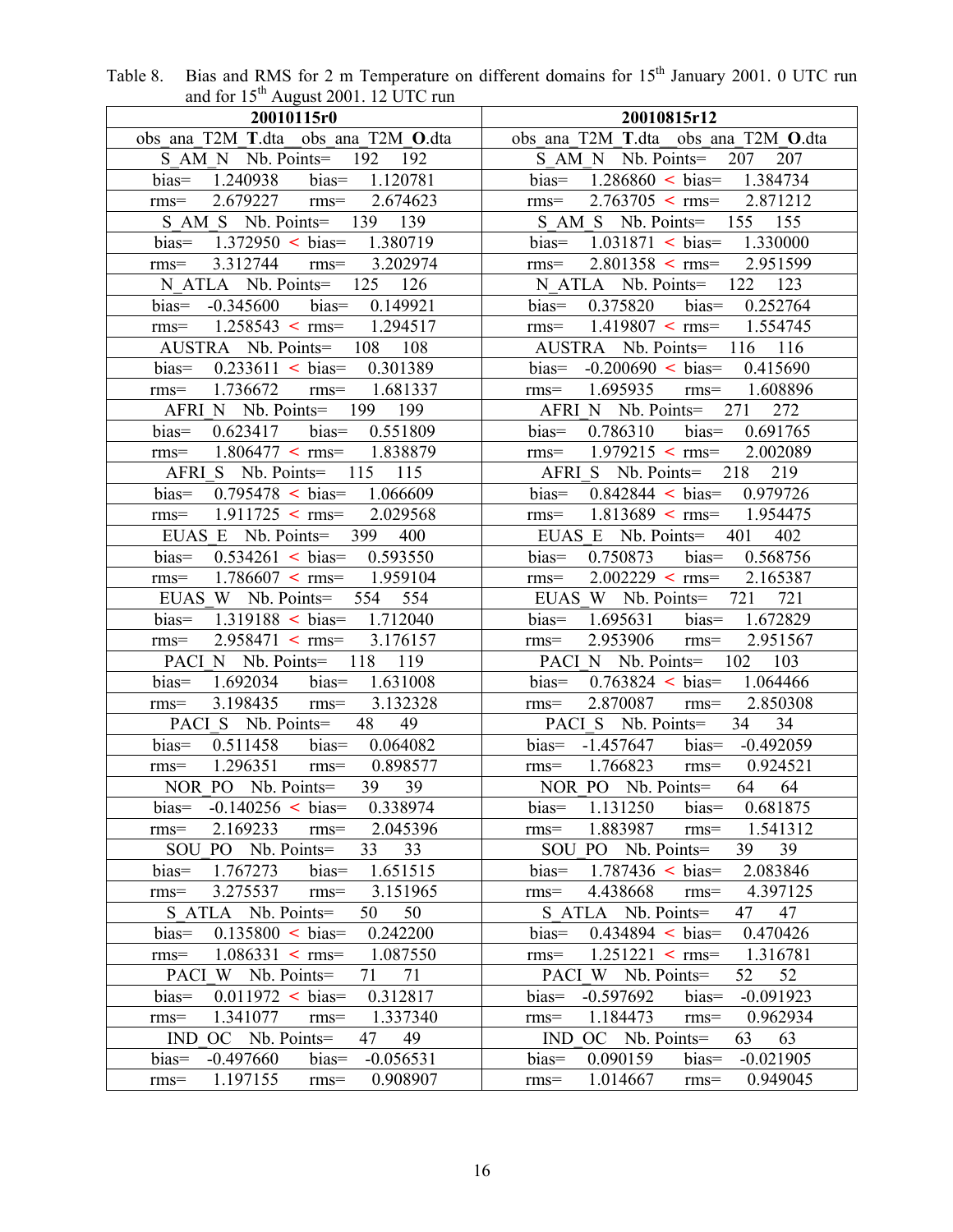| 20010115r0                                      | 20010815r12                                     |
|-------------------------------------------------|-------------------------------------------------|
| obs ana H2M T.dta obs ana H2M O.dta             | obs ana H2M T.dta obs ana H2M O.dta             |
| WORLD Nb. Points = 4897 4897                    | WORLD Nb. Points= 5646 5646                     |
| $bias =$<br>$0.008330 < bias = 0.011646$        | bias= $0.013091 \lt{bias} = 0.013999$           |
| $0.071897$ < rms = $0.082966$<br>$rms=$         | $0.078125$ < rms = $0.092096$<br>$rms=$         |
| FRANCE Nb. Points = 485 490                     | FRANCE Nb. Points= 637 643                      |
| bias= $0.010969$ < bias= $0.012061$             | bias= $0.004050 \leq \text{bias} = 0.004292$    |
| $0.074891 \leq \text{rms} = 0.091873$<br>$rms=$ | $0.069927 <$ rms= $0.086679$<br>$rms=$          |
| EUROPE Nb. Points= 1379 1381                    | EUROPE Nb. Points= 1617 1620                    |
| bias= $0.011226$ < bias= $0.011854$             | 0.009079 bias= 0.008821<br>$bias=$              |
| rms= $0.072615$ < rms= $0.088643$               | rms= $0.081937$ < rms= $0.101656$               |
| ALA FR Nb. Points = 1417 1421                   | ALA FR Nb. Points = 1614 1619                   |
| $0.009993$ < bias= $0.010718$<br>$bias=$        | $0.007212 < bias = 0.007437$<br>$bias=$         |
| $0.071725$ < rms = $0.087400$<br>$rms=$         | $0.083072$ < rms= $0.103320$<br>$rms=$          |
| N AM N Nb. Points = 449 451                     | N AM N Nb. Points = 476 478                     |
| bias= $-0.001782$ < bias= $0.007140$            | 0.018908 bias= 0.016297<br>$bias =$             |
| $0.062434 < \text{rms} = 0.072906$<br>$rms=$    | $0.077611$ < rms = $0.088177$<br>$rms=$         |
| N AM S Nb. Points = 190 194                     | N AM S Nb. Points = 201 202                     |
| bias= $0.039211$ bias= $0.038814$               | bias= $0.025721 \lt{bias} = 0.020891$           |
| $0.097643$ < rms = $0.108621$<br>$rms=$         | $0.073987$ < rms= $0.075982$<br>$rms=$          |
| S AM N Nb. Points = 190 190                     | $S$ AM N Nb. Points = 205 205                   |
| $0.006737 \leq bias = 0.009000$<br>$bias=$      | $0.009707$ bias $0.006585$<br>$bias=$           |
| $0.063710$ < rms= $0.078301$<br>$rms=$          | $0.059604 <$ rms= $0.069229$<br>$rms=$          |
| S AM S Nb. Points = 137 137                     | S AM S Nb. Points = 152 152                     |
| $0.014453$ < bias = $0.022701$<br>$bias=$       | $0.022961$ bias $0.018618$<br>$bias=$           |
| $0.074618$ < rms= $0.079198$<br>$rms=$          | $0.098472 <$ rms= $0.100003$<br>$rms=$          |
| N ATLA Nb. Points = 113 113                     | N ATLA Nb. Points= 108 109                      |
| 0.008850 bias= 0.005133<br>$bias =$             | bias= $0.008056$ < bias= $0.014495$             |
| $0.052174$ < rms= $0.065270$<br>$rms=$          | $0.074318$ < rms = $0.081736$<br>$rms=$         |
| AUSTRA Nb. Points = 91 91                       | 98<br>AUSTRA Nb. Points = 98                    |
| bias= $0.012198$ < bias= $0.026923$             | $0.051020$ bias $0.041429$<br>$bias=$           |
| 0.084353 rms= 0.081003<br>$rms=$                | $0.121008$ rms= $0.111721$<br>$rms=$            |
| AFRI N Nb. Points= 195 195                      | AFRI N Nb. Points= 266 267                      |
| $bias=$<br>0.041641<br>$bias=$<br>0.026769      | 0.012782<br>$bias=$<br>0.012097<br>bias=        |
| $0.090242 < \text{rms}$<br>0.102076<br>$rms=$   | $0.069304 < \text{rms} =$<br>0.079876<br>$rms=$ |
| 90<br>AFRI S Nb. Points=<br>90                  | AFRI S Nb. Points = 191 192                     |
| 0.012778<br>$bias =$<br>0.009889<br>bias=       | $bias =$<br>0.035654<br>$bias =$<br>0.033906    |
| $0.080932 < \text{rms}$<br>0.088135<br>$rms=$   | $0.088148 < \text{rms} =$<br>0.096477<br>$rms=$ |
| EUAS E Nb. Points = $393$<br>394                | EUAS E Nb. Points=<br>396 397                   |
| $-0.006310$<br>$bias =$<br>0.003122<br>$bias=$  | $0.001692$ < bias=<br>0.010630<br>$bias=$       |
| $0.045595$ < rms=<br>0.064310<br>$rms=$         | $0.069222 <$ rms=<br>0.098778<br>$rms=$         |
| EUAS W Nb. Points=<br>523<br>523                | EUAS W Nb. Points=<br>715<br>715                |
| $-0.004340 < bias$<br>0.007132<br>$bias =$      | $0.010811$ < bias=<br>$bias =$<br>0.014727      |
| $0.082946$ < rms=<br>0.093058<br>$rms=$         | $0.071096$ < rms=<br>0.086161<br>$rms=$         |
| 88<br>PACI N Nb. Points=<br>87                  | 75<br>PACI N Nb. Points=<br>74                  |
| $0.011609$ < bias=<br>0.012273<br>$bias=$       | 0.036892 < bias<br>0.038267<br>$bias=$          |
| 0.075408<br>$0.073960 < \text{rms} =$<br>$rms=$ | 0.115962<br>0.115349<br>$rms=$<br>$rms=$        |

Table 9. Bias and RMS for 2 m Relative Humidity on different domains for 12 UTC and 18 UTC runs